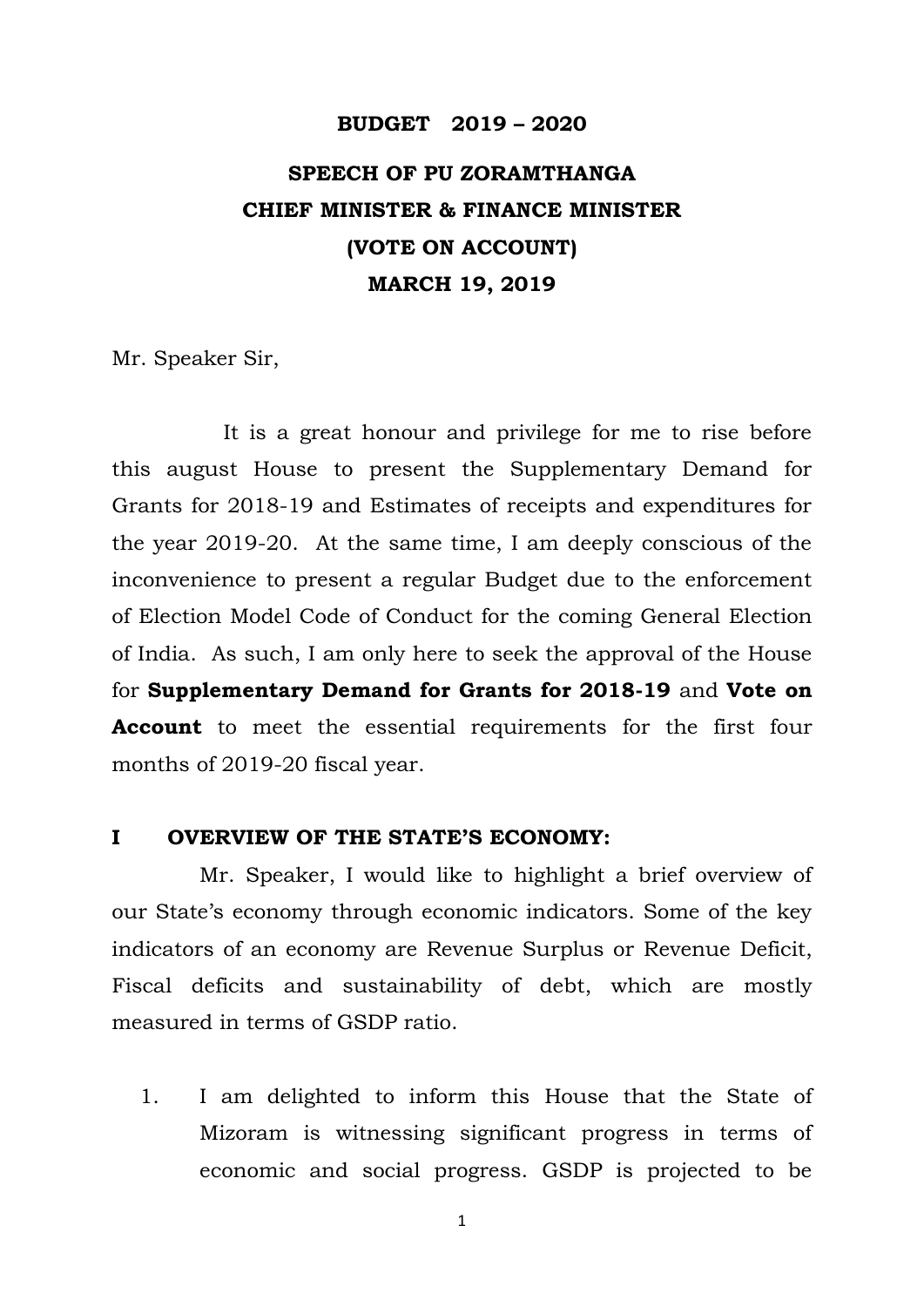Rs. 22,238.92 crore at Current Price at a growth rate of 12.5% which is estimated at the same growth rate from 2017-18 to 2018-19. The projected growth rate is considered remarkable as compared to the national growth rate of 7.3%.

- 2. Mr. Speaker, I am very happy to mention that we expect a substantial increase in the State's own Revenue which will stand at 4.6% as a per cent of GSDP as against the average figure of 3.5% of 2018-19. Further, the State's own revenue in 2019-20 is expected to reach 10.6% of the total revenue receipt which will surpass last year's figure of 9.1% only. However, it is to be noted that despite the State's good performance in recent years, the necessity of Capital Investments and Infrastructure development remains paramount to the benefit of the people in general, and the upliftment of the poorer sections of Society in particular.
- 3. It is impressed from the 2019-20 Budget Statement that we expect a Revenue surplus of Rs. 1,434.29 crore in spite of the drastic increase of salaries and pension payments due to 7th Pay Implementation. This fund will be allocated for developmental funds. As percentage of the projected GSDP for the Financial Year 2019-20, the Revenue Surplus stands at 6.45%.
- 4. The Fiscal Deficit is estimated to be Rs. 534.07 crore which is 2.4% of the GSDP for 2019-20. With this, the outstanding liabilities that accumulated over the years will

2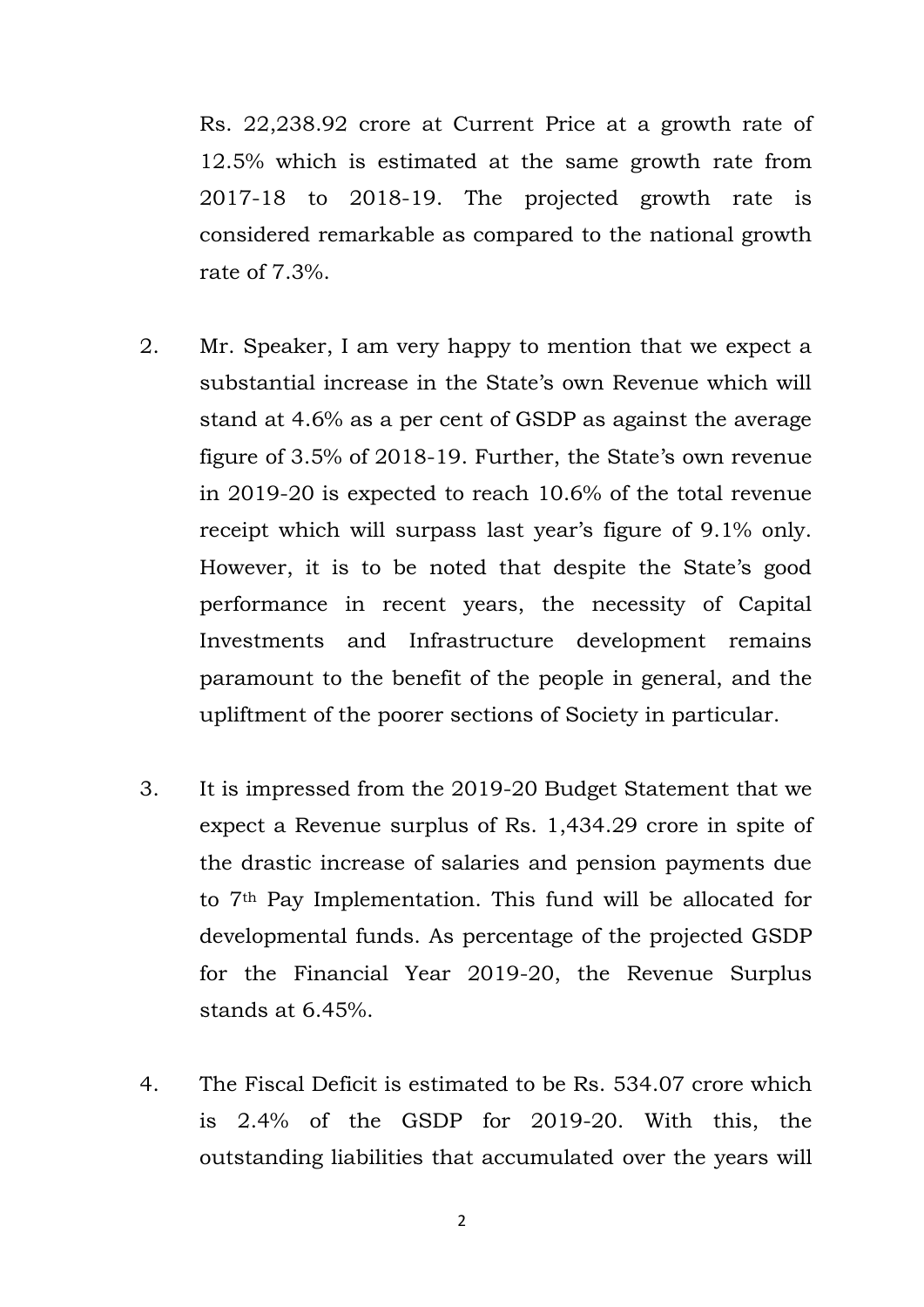be Rs. 8,447.92 crore that will mark the Debt-GSDP ratio at 37.98%

#### **II REVENUE RECEIPTS:**

- 5. As we are all aware, the main sources of income of a State comprise of State's Own Tax and Non-Tax Revenues, Devolution of the Tax proceeds of the country as recommended by Finance Commission, various grants received from the Centre, and Loans and Advances availed from various institutions.
- 6. The projected earnings from our State's Own Tax Revenue in 2019-20 is Rs. 573.69 crore which is 18.69% increase from current year's BE of Rs. 483.34 crore. Again, we are trying to achieve Rs. 458.02 crore from our Own Non-Tax Revenue compared to 2018-19 BE of Rs. 323.85 crore, which is expected to have a substantial increase of 38.3%.
- 7. The fiscal health of the States especially small state like Mizoram is largely determined by the policy and recommendations of the Finance Commission. The increase in the share of tax devolution from 32% during the 13th Finance Commission period to 42% during the 14th Finance Commission Award period has increased the flow of funds to the State. Hence, we are expecting a transfer of Rs. 3,885.19 crore during the year 2019-20. This includes devolution of Rs. 1,175.85 crore on account of Mizoram State's share of the Central GST collection.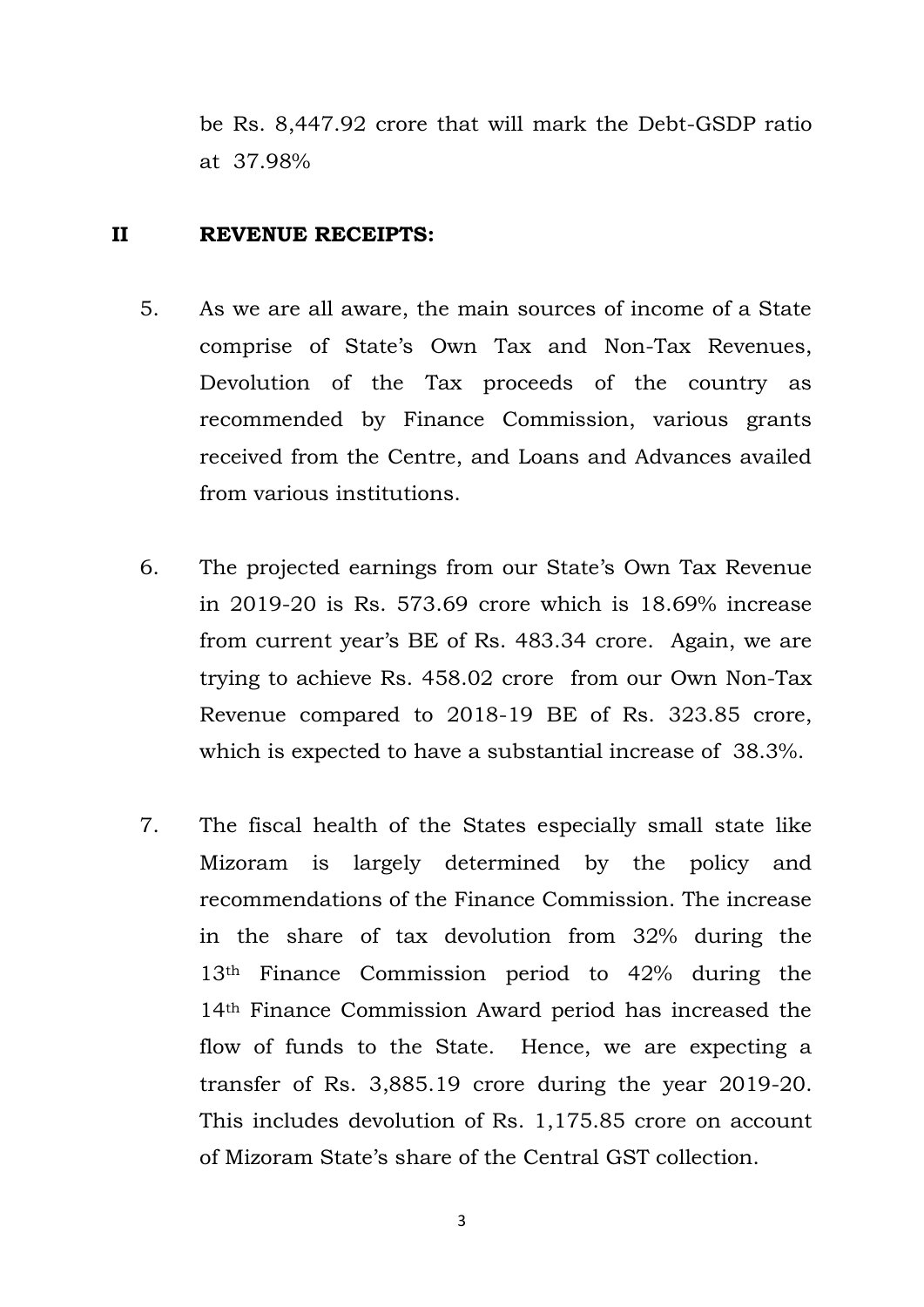- 8. It is projected that Rs. 2,716.00 crore will be received on account of the Post Devolution Revenue Deficit Grant. Further, a sum of Rs. 18.00 crore will be received on account of a State Disaster Response Fund.
- 9. We are also expecting a total amount of Rs. 2,053.30 crore taking up developmental funds like Centrally Sponsored Schemes (CSS), Externally Aided Projects (EAPs), NEC and Central Road Funds.
- 10. The overall expected Revenue Receipt for the year 2019-20 is Rs. 9,740.99 crore.

## **III CAPITAL RECEIPTS:**

- 11. Capital receipts comprise of receipts of borrowings from Market Loans, and from various financial Institutions like NABARD, LIC, HUDCO NCDC etc., and Recovery of Loans raised to various institutions and to the employees through Housing Loans. The total estimate for Capital Receipts to be realized for the year 2019-20 is Rs. 845.30 crore.
- 12. It has been projected that a sum of Rs. 772.03 crore will be raised from various borrowings from the above Institutions. Further, a net amount of Rs. 34.26 crore is to be raised in the form of Block Loans.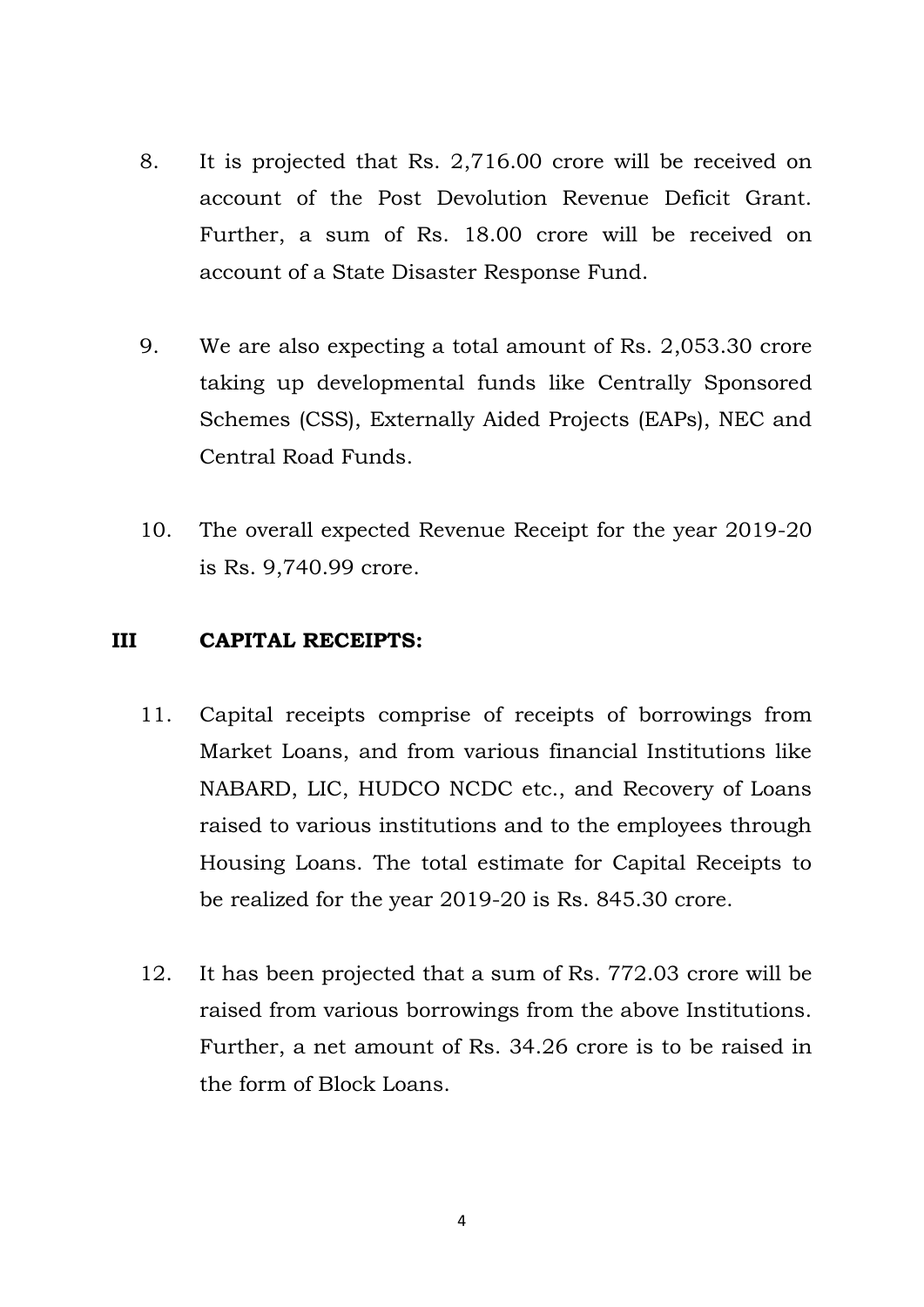13. Capital Receipts for the Current Financial Year also include the recoveries of loans and advances to the tune of Rs. 39.01 crore.

#### **IV ESTIMATED REVENUE EXPENDITURES:**

- 14. Mr. Speaker Sir, it has been observed that a significant section of Revenue Expenditure for the State of Mizoram goes into Salary, Pension payments and other recurring costs. It is the endeavor of the Government to ensure there is enough outlay for Capital Expenses to ensure the creation of quality infrastructure as well as the enhancement of administrative and functional policies in order.
- 15. The Total Gross Disbursement for Revenue Expenditure across the State for the year 2019-20 is expected to stand at Rs. 8,308.70 crore. This includes, but not restricted to expenditures, on Salary of currently serving State officials and other administrative expenses, pensionary charges. The Salary and the Pensionary charges are expected to rise by 30.36% and 18.2% respectively in 2019-20.

## **V CAPITAL EXPENDITURES:**

16. Mr. Speaker Sir, the total fund earmarked for Capital Expenditure that tends to the development of the State amounts to Rs. 2457.87 crore.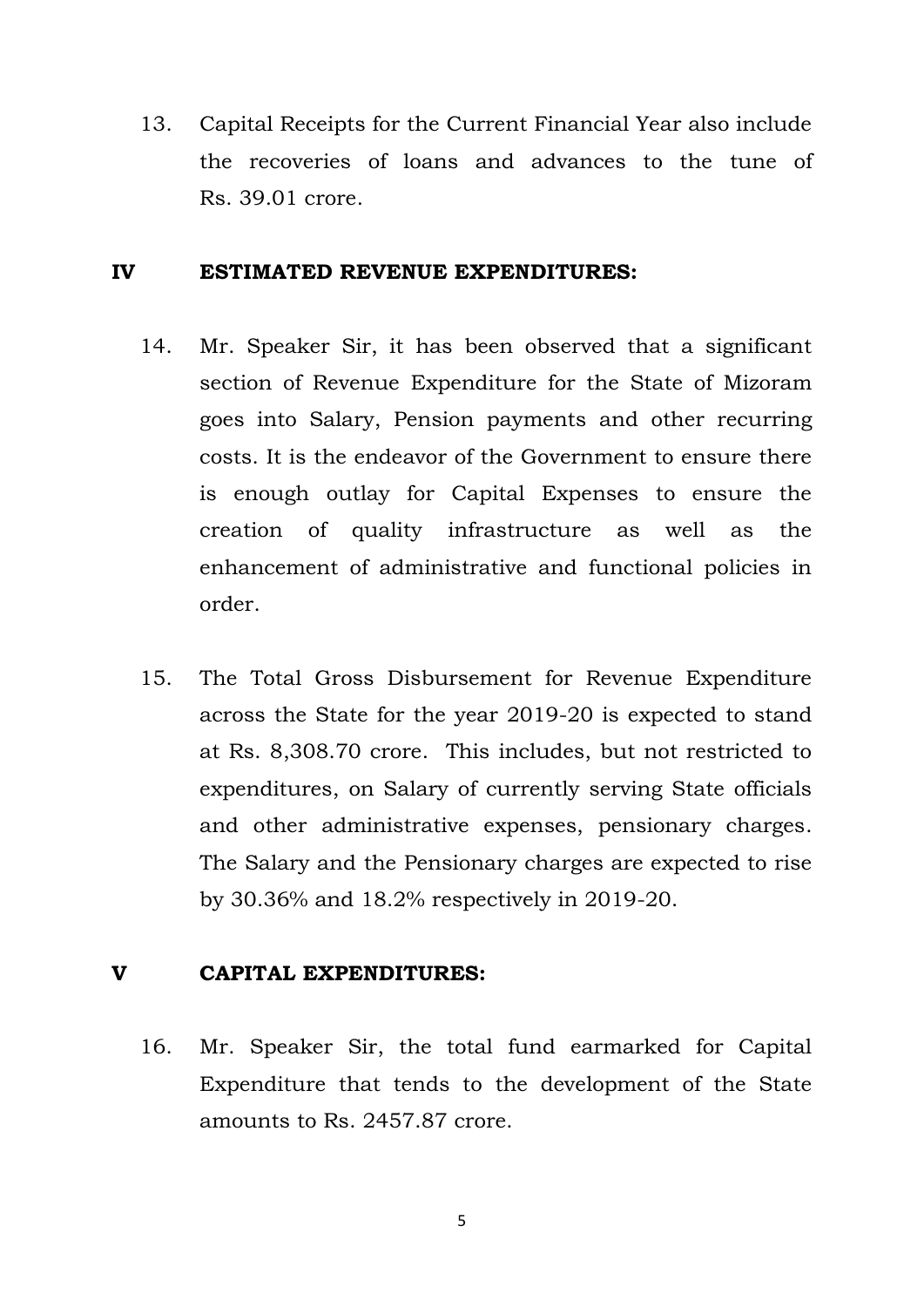17. The Gross Estimated Expenditure for 2019-20 comes to Rs. 10766.58 crore.

#### **VI SUPPLEMENTARY DEMAND FOR GRANTS:**

- 18. Mr. Speaker, I am also here to present that there were many unforeseen expenditures that were committed by the Government for implementation of Government's important policy and programmes. Factors that lead to the requirement of submitting the Supplementary Demands are NEDP, SPP, NABARD Loans, CSS projects, additional requirements on account of 7th Pay Revision, Power purchase, cost of water pumping, conduct of Elections, etc. These requirements compel the Finance Department to allocate huge amount of additional funds to the respective Departments amounting to Rs. 2926.56 crore. Accordingly, I am required to obtain the approval for this House for Supplementary Demands for Grants for 2018-19.
- 19. In addition to above, there were excess expenditures that were committed by Government Departments in excess of their respective Budgets totally amounting to Rs. 813.76 crore during the past 4 (four) years covering 2012-13 to 2015-16, and were reflected in the Comptroller General of Account's Reports for the respective years. The Public Accounts Committee (2016-2018) examined these excess figures in detail and made recommendation for regularization in its 28th Report dated 23.1.2018 for which the approval of this House is sought for.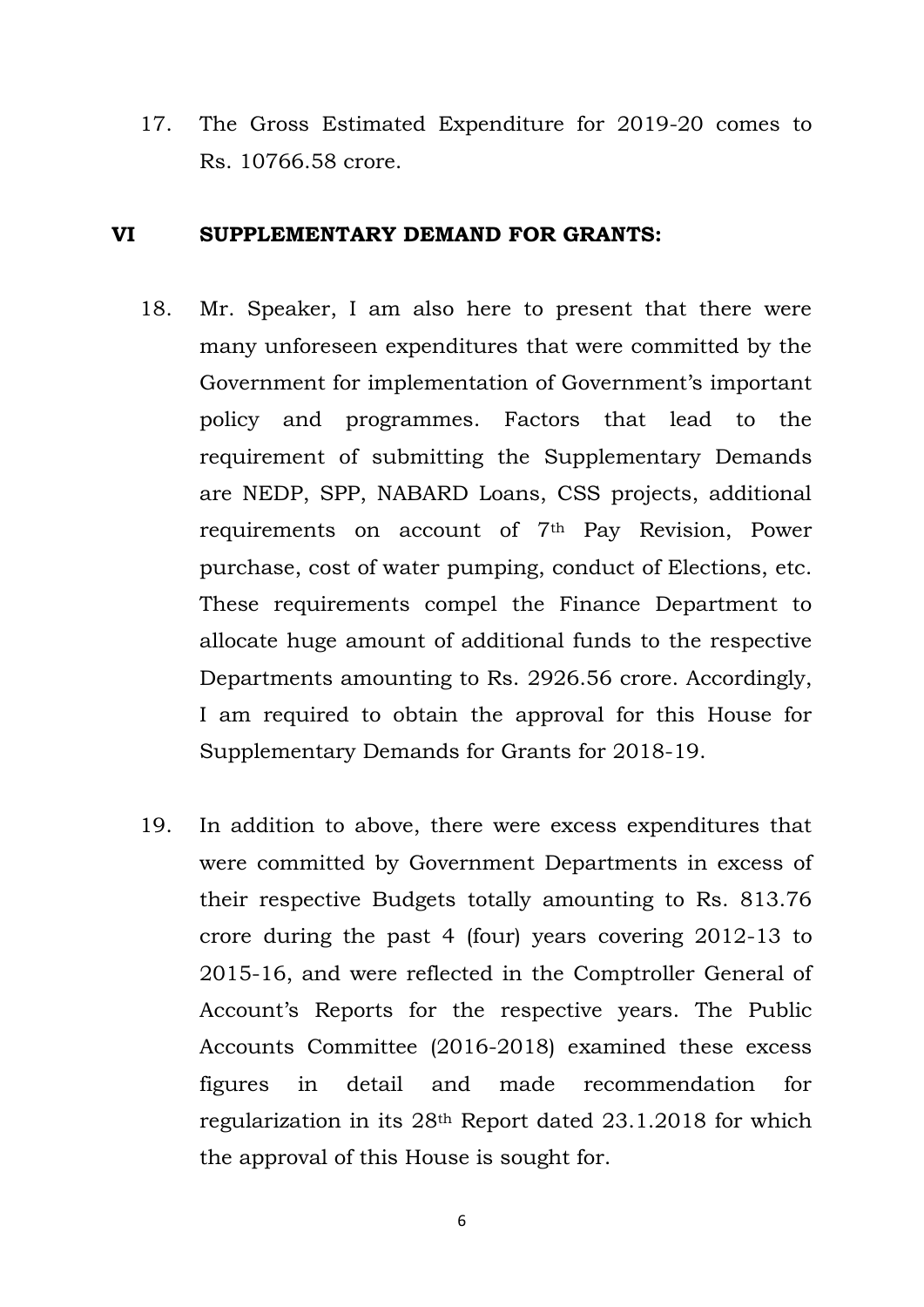#### **VI CONCLUSION:**

- 20. Mr. Speaker Sir, I express my heartiest gratitude for allowing me to lay this Statement and I am very much delighted to see the patience and ownership of my fellow-Members in this august House.
- 21. As I have mentioned earlier, with due respect to the enforcement of Model Code of Conduct by the Election Commission of India that compelled me to cease presenting a full Budget, the necessary documents as required by the Fiscal Responsibility and Budget Management Act (FRBMA), 2006 like Macroeconomic Framework, Fiscal Policy Strategy, and Medium Term Fiscal Policy, that represent the economic development plans and visions of this Government will be available while presenting the Regular Budget, 2019-20.
- 22. That Sir, on the recommendation of the Honourable Governor of Mizoram, I do hereby submit the following Demands for consideration and approval of this august House :

## **1) Supplementary Demand for Grants :**

a. Supplementary Demands for Grants for the year 2018-19 amounting to **Rs. 29,26,55,83,000/-** (Rupees two thousand nine hundred twenty six crore, fifty five lakh, eighty three thousand only).